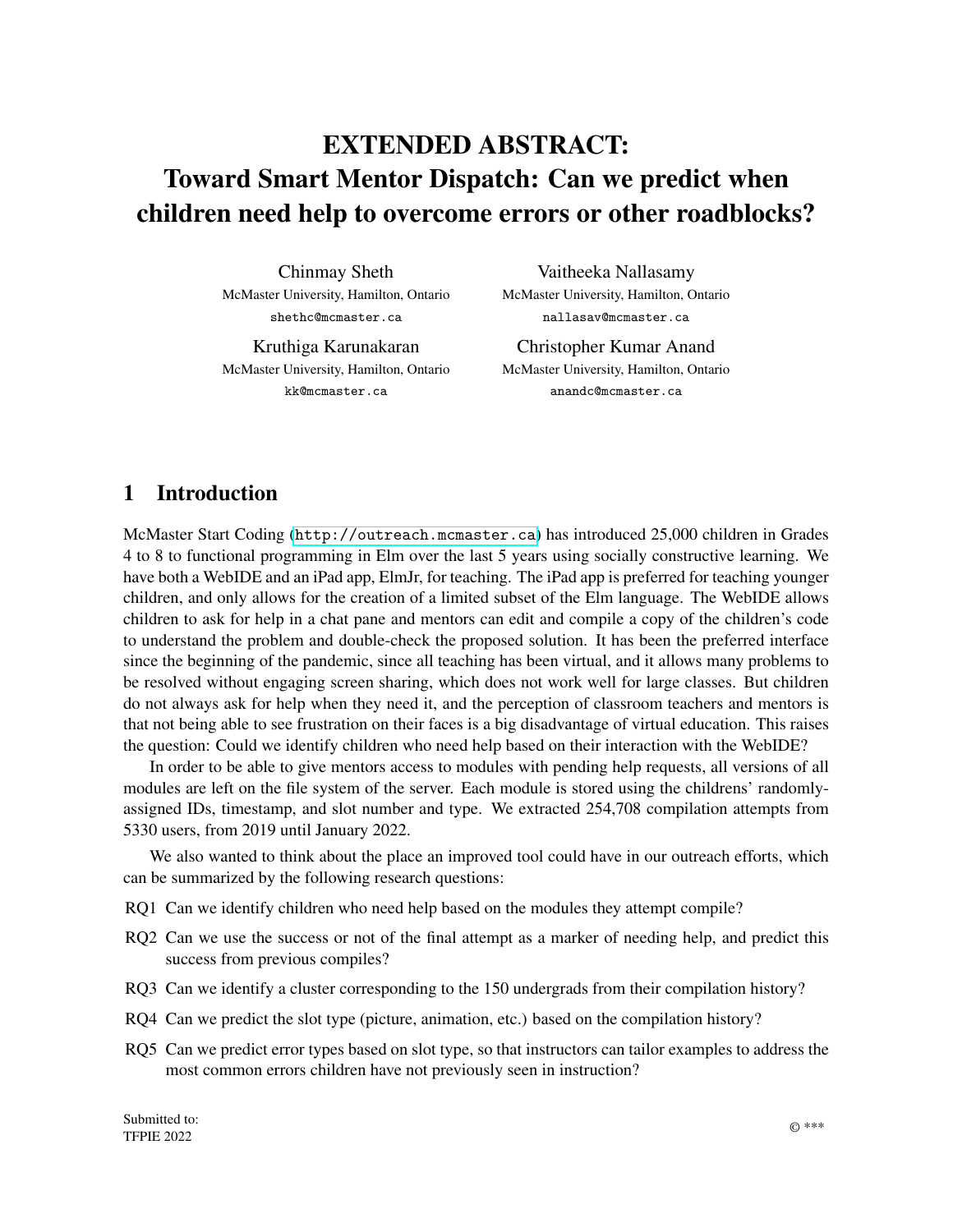RQ5 Can we create candidate metrics to predict classes with particular challenges (e.g., math below grade level, lack of engagement) which could be tested in future prospective studies?

The remaining sections will explain our *methods* for this design iteration, including app design, curriculum design and evaluation through observation and challenges; *results* of the challenges and analysis of the children's state diagrams; *discussion* of the results leading to proposed *future work*.

## 2 Background

#### 2.1 McMaster Start Coding Program

This McMaster University Outreach Program has been operating for the past decade. A mainly volunteer group of undergraduate and graduate students develop lesson plans and deliver free workshops to schools, public libraries, and community centres in the Hamilton, Ontario, Canada area [?]. During the COVID-19 pandemic, the program has shifted online and has taught a record number of students. Since 2016, we have taught over 22,000 students in nearly 1,000 classrooms. The goal of the program is to foster interest and ability in STEM subjects through coding, especially for those groups who are underrepresented in STEM subjects, such as girls and underprivileged youth.

To support these workshops, we have developed several tools, including:

- 1. An open-source Elm graphics library, GraphicSVG.
- 2. An online mentorship and Elm compilation system incorporating massive collaborative programming tasks, including the Wordathon<sup>1</sup> and comic book storytelling<sup>2</sup>.
- 3. A curriculum for introducing graphics programming designed to prepare children for algebra.
- 4. A type- and syntax-error-free projectional iPad Elm editor, ElmJr.

#### 2.2 WebIDE

In our "production" IDE, we deliberately do not store any identifiable information, so this dataset includes children who programmed during one class visit, a series of class visits, one or more summer camps, training sessions for potential undergraduate mentors and undergraduate students taking "Introduction to Software Design using Web Programming" (a first-year course for Computer Science students).

Using a video-game metaphor, children have access to different coding environments, originally with 10 slots available for different modules. Different slots hide some or all components in a working program. For example in Picture slots, the main function is hidden and no interaction is possible, instead children must define a myShapes top-level definition which must be a list of shapes. In Animation slots, this definition is a function with an input which is a record with a single field, the current time in seconds since the beginning of the unix epoch. This allows us to infer a lot about the aims and/or experience of the users from the slot type they are using.

In our "preproduction" IDE, slots are replaced by activities, with named modules, publication, importing and forking, with rules on visibility and moderation to be determined. We are also using emails as credential for undergraduates, making some users identifiable. So, in the future, we will have more information about the provenance of code, a finer-grained set of "activities" to replace the slot system,

<sup>1</sup>http://outreach.mcmaster.ca/#wordathon2019

<sup>2</sup>http://outreach.mcmaster.ca/#comics2019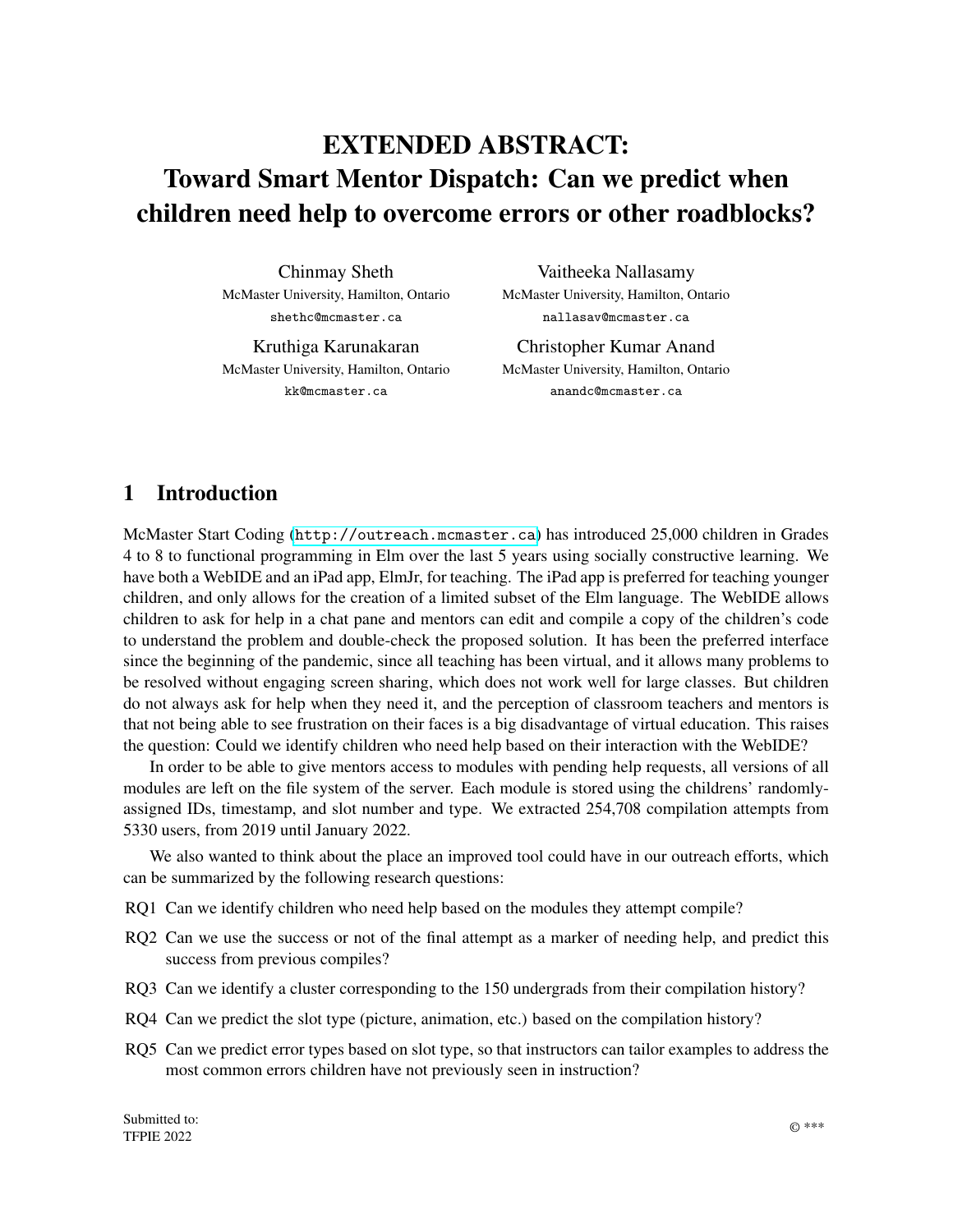

Figure 1: Slot names in a bubble chart; the size is relative to the number of errors in each slot.

and the ability to calculate and use real-time analytics. Undergraduate will also be able to do all of their work in the system, and easier sharing of code will incent them to do so.

### 3 Dataset

Figure 1 shows the partition of the data into different slots. Most of the data is associated with the basic slot types, (Picture, Animation and Game slots), with a significant number of compilations of WebPage slots which is unfortunately an aggregate of several different activities, including an html resume template, slots for creating word games (with access to hidden modules with word illustrations from the Wordathon slot), and slots for iteratively tracing Bezier curves or polygons, and finally slots to create word illustrations with a transparent outline indicating the viewport to which they will be clipped in the word games.

To try to answer RQ5, we explored error statistics using different visualizations in Tableau, and discovered many patterns. Figure 2 shows the numbers of errors for the most common slots, and most common errors, and in fact, there is large difference, so the first error to alert children to when they start in the Picture slot is UNFINISHED LIST. It probably makes sense for instructors to also discuss UNMATCHED COMMA which is most common in Picture slots, since they both involve lists, and Picture slots are about lists.

TYPE MISMATCH is most common in Game slots. This is partly because interaction requires the introduction to the model-view-update pattern in which types need to match. This is also the first time that records are used in our teaching. These introduce myriad type errors.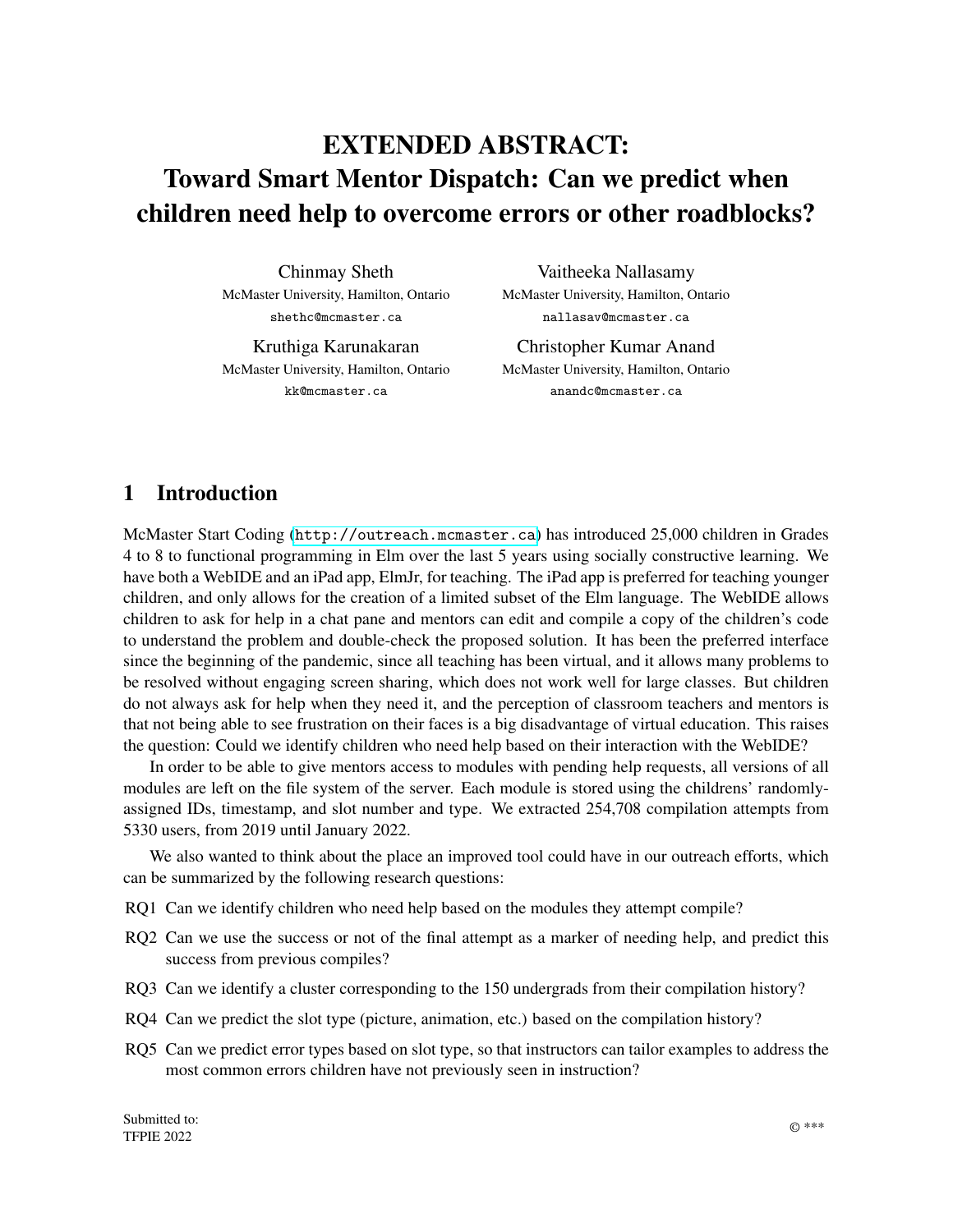

Figure 2: Most common error types for most frequently used slots.

Unfortunately, after covering these errors, the remaining errors are almost equally likely.

### 4 Predicting the Time to Resolve an Error

Our first attempt to predict when students might need help was to model the time between an error occuring and the error getting resolved. Figure 3 shows that the time to resolve a compiler error approximates a power law distribution. Even though most of the errors in the distribution took less than a minute to resolve, there are many errors which took considerable amount of time to resolve. Knowing this distribution, we can predict the time it would take a student to resolve an error and the chance they will resolve it on their own in a given amount of time. This distribution was determined from pre-2019 compilation data, but we believe the pattern will hold in the present dataset. If we assume that a power law is always a good approximation for time to correct an error, we can re-estimate model parameters for subsets of users or subsets of sessions, which leads to the next question: which subsets to use?

# 5 Clustering Approaches

We tried a number of clustering approaches, but only dimensional reduction by t-distributed stochastic neighbor embedidng (t-SNE) followed by KMeans clustering produced good results.

The data was preprocessed by computing the average for the number of functions, number of types, and number of comments for each user in the first Animation slot. Furthermore, each error type was pivoted and averaged in order to develop a sparse matrix of features for each user. Each column (i.e., feature) was affine transformed so that each column would have zero mean and unit variance, and then limited to the range [0,1] using using min-max normalization.

The t-SNE algorithm was used to non-linearly reduce the dataset to three components, followed by the KMeans clustering algorithm to identify clusters in the t-SNE features. Since t-SNE is a non-convex